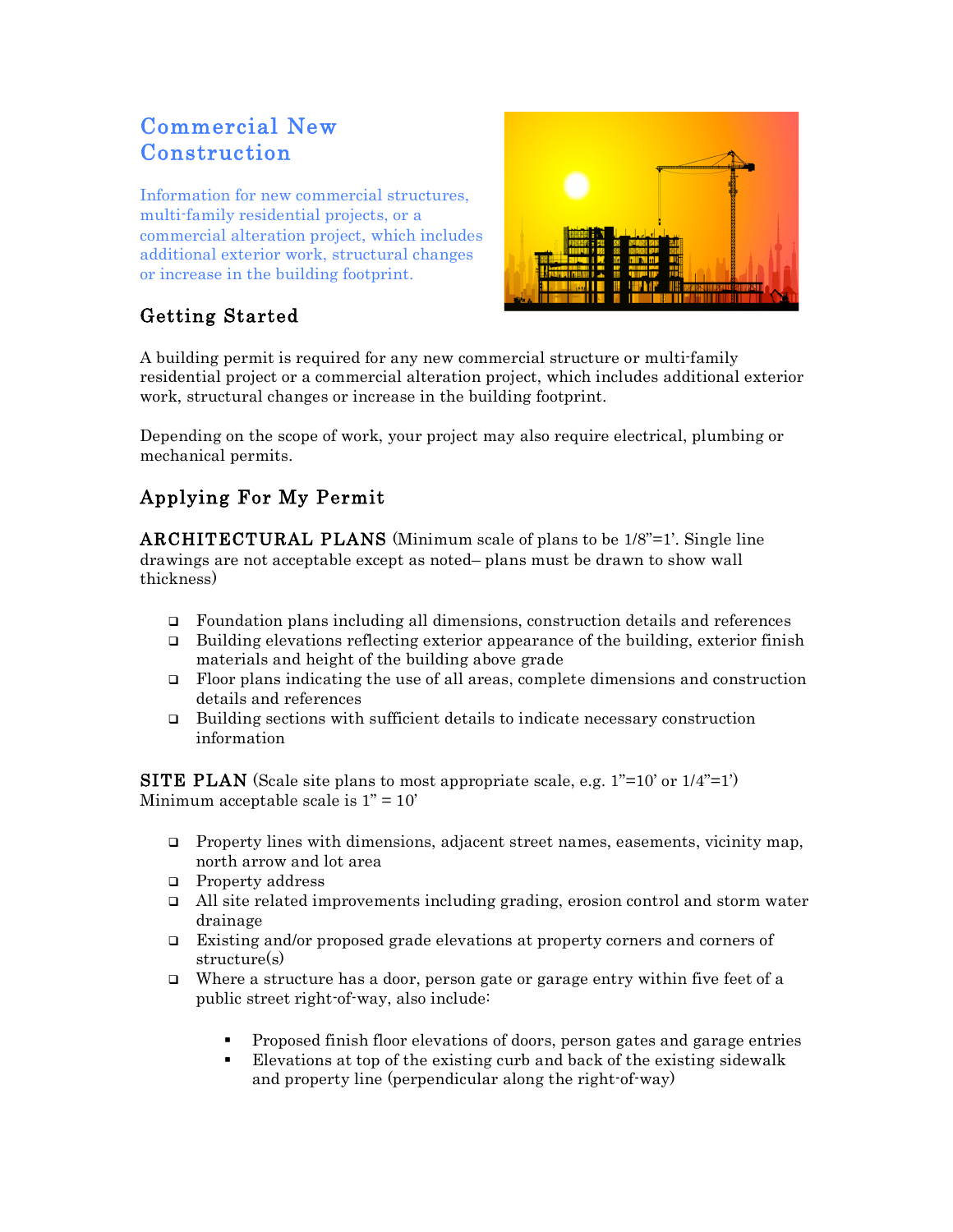- $\Box$  All new and existing structures on the site with distances from property lines and other structures. Include area (in square feet) of any existing buildings.
- □ Show basements that extend under public right-of-way.
- Utilities that include gas lines, power poles, street lights and all new and existing water meters and water piping (fire, domestic and irrigation) with points of connection to the City water system and related sizes.
- All new and existing backflow valve installation locations.
- All new and existing public and private sanitary and storm sewers and easements with points of connection and discharge.
- Locations of all new and proposed fire hydrants (if none on-site, provide distance to nearest).
- $\Box$  Parking layout plan with dimensioned accessible parking spaces /aisles.
- Driveways, width of adjacent right-of-way, public sidewalk, planting strip and/or tree wells, curb or edge of pavement.
- $\Box$  Location, dimensions and area (in square feet) of all existing and proposed paving.
- Landscaping, proposed and existing, to include both on-site information and street trees.
- All easements and all supporting documentation and/or calculations.

### MECHANICAL PLANS

HVAC plans should indicate the locations for shafts, corridors, occupancy separations or other fire rated construction, the routing of duct work, locations for fire and smoke dampers at the penetrations through the fire rated construction and design criteria for outside air. Indicate locations for mechanical equipment and note the weights of equipment so that structural support can be verified. A separate mechanical permit is required and must be applied for prior to issuance of the building permit.

#### ELECTRICAL – Contact Labor and Industries for requirements and permits

### PLUMBING PLANS

Show the location, size and type of all new water, sanitary and storm water lines. Riser diagrams and fixture unit counts, existing and proposed, calculated in accordance with the Uniform Plumbing Code. Identify how water, drain waste and vent pipes penetrating rated wall or floor/ceiling assemblies will be protected by listed assemblies. The plumbing contractor must obtain a separate plumbing permit.

### STRUCTURAL PLANS (drawn to scale)

- Structural Calculations  $\cdot$  Two (2) sets of structural calculations prepared by the architect or engineer of record for the work covered. Calculations shall be sufficiently complete to demonstrate that the structural system is capable of supporting all imposed vertical and lateral loads and to demonstrate how loads are carried to the foundation. Calculations should include a design summary.
- Foundation Plans and details, including piles, if any
- $\Box$  Floor and roof framing plans showing all member sizes, connection details
- Concrete design including sufficient details for the lateral load resisting system